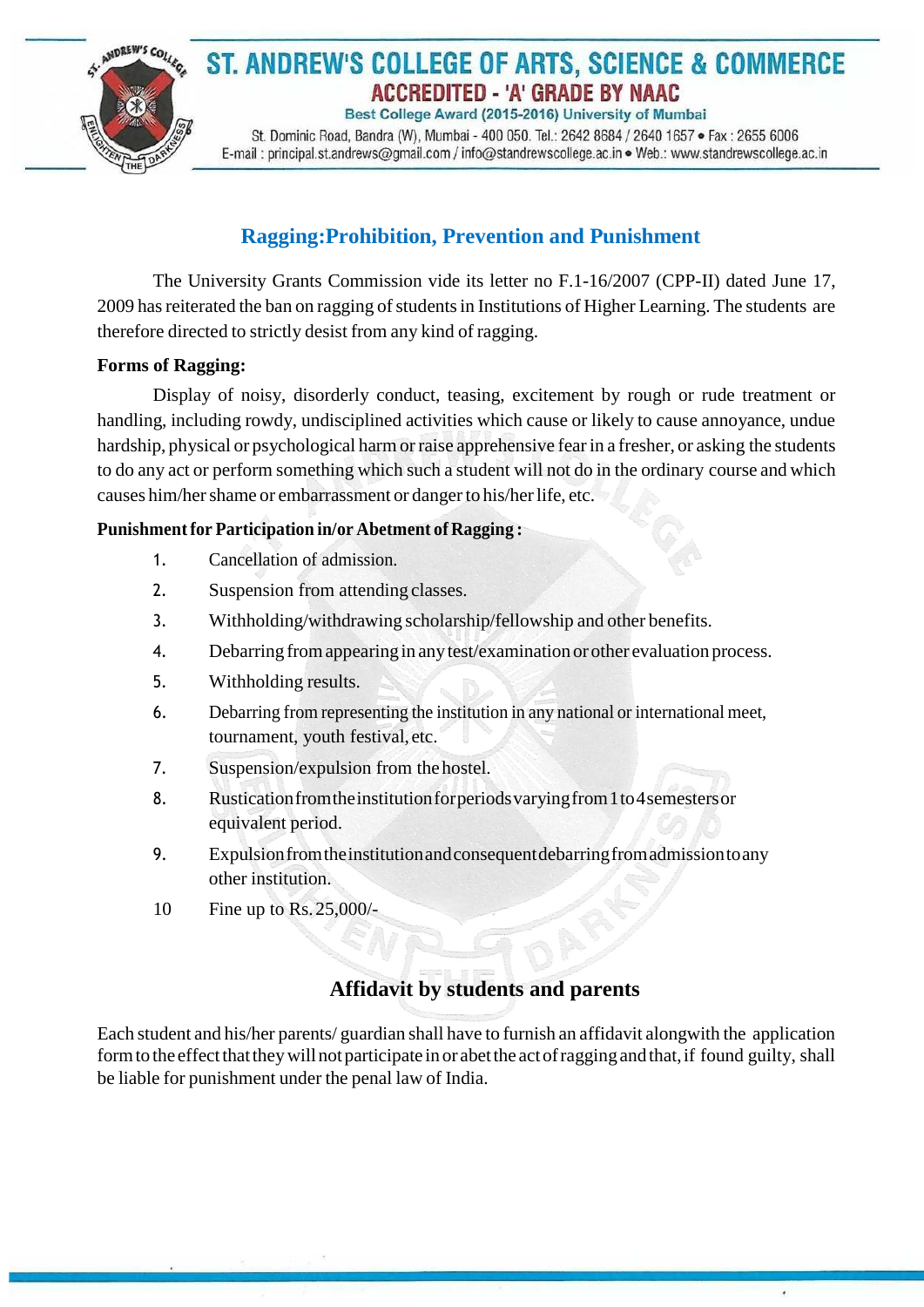

# ST. ANDREW'S COLLEGE OF ARTS, SCIENCE & COMMERCE ACCREDITED - 'A' GRADE BY NAAC

Best College Award (2015-2016) University of Mumbai

St. Dominic Road, Bandra (W), Mumbai - 400 050. Tel.: 2642 8684 / 2640 1657 · Fax: 2655 6006 E-mail: principal.st.andrews@gmail.com / info@standrewscollege.ac.in . Web.: www.standrewscollege.ac.in

## **SELF DECLARATION BY PARENTS/GUARDIANS**

1. Mr./Mrs./Ms. (full name) of

parents/guardians) father/mother/guardian of *fULl name of stUdent with admission/registration/ enrollment NUMber),* having been admitted to *(name of the institUtion),* have received a copy of the UGC Regulations on Curbing the Menace of Ragging in Higher Educational Institutions, 2009, (hereinafter called the "Regulations"), carefully read and fully understood the provisions contained in the said Regulations.

2) I have, in particular, perused clause 3 of the Regulations and am aware as to what constitutes ragging.

3) I have also, in particular, perused clause 7 and clause 9.1 of the Regulations and am fully aware of the penal and administrative action that is liable to be taken against my ward in case he/she isfound guiltyof or abetting ragging, activelyor passively, or being part of a conspiracy to promote ragging.

- 4) I hereby solemnly aver and undertake that :
	- a) Myward will not indulge in any behaviour or act that maybe constituted asragging under clause 3 of theRegulations.
	- b) My ward will not participate in or abet or propagate through any act of commission or omission that may be constituted as ragging under clause 3 of the Regulations.

5) Iherebyaffirmthat,iffound guiltyofragging,mywardisliable for punishment according toclause 9.1 of the Regulations, without prejudice to any other criminal action that may be taken against my ward under any penal law or any law for the time being in force.

6) I hereby declare that my ward has not been expelled or debarred from admission in any institution in the country on account of being found guilty of, abetting or being part of a conspiracy to promote, ragging; and further affirm that, in case the declaration is found to be untrue, the admission of my ward is liable to be cancelled.

| Declared this | day of               | month of                                     | year. |
|---------------|----------------------|----------------------------------------------|-------|
|               |                      | Signature of Father/Mother/Guardian<br>Name: |       |
|               |                      | Address:                                     |       |
|               | Telephone/Mobile No. |                                              |       |

### **Self Declaration by Parents/Guardian**

Verifiedthatthecontentsofthisself-declarationaretruetothebestofmyknowledgeandnopartof the self-declaration isfalse and nothing has been concealed or misstated therein.

Verified at *(Place)* on this the *(day)* of (month), *(year)*

 $\lambda$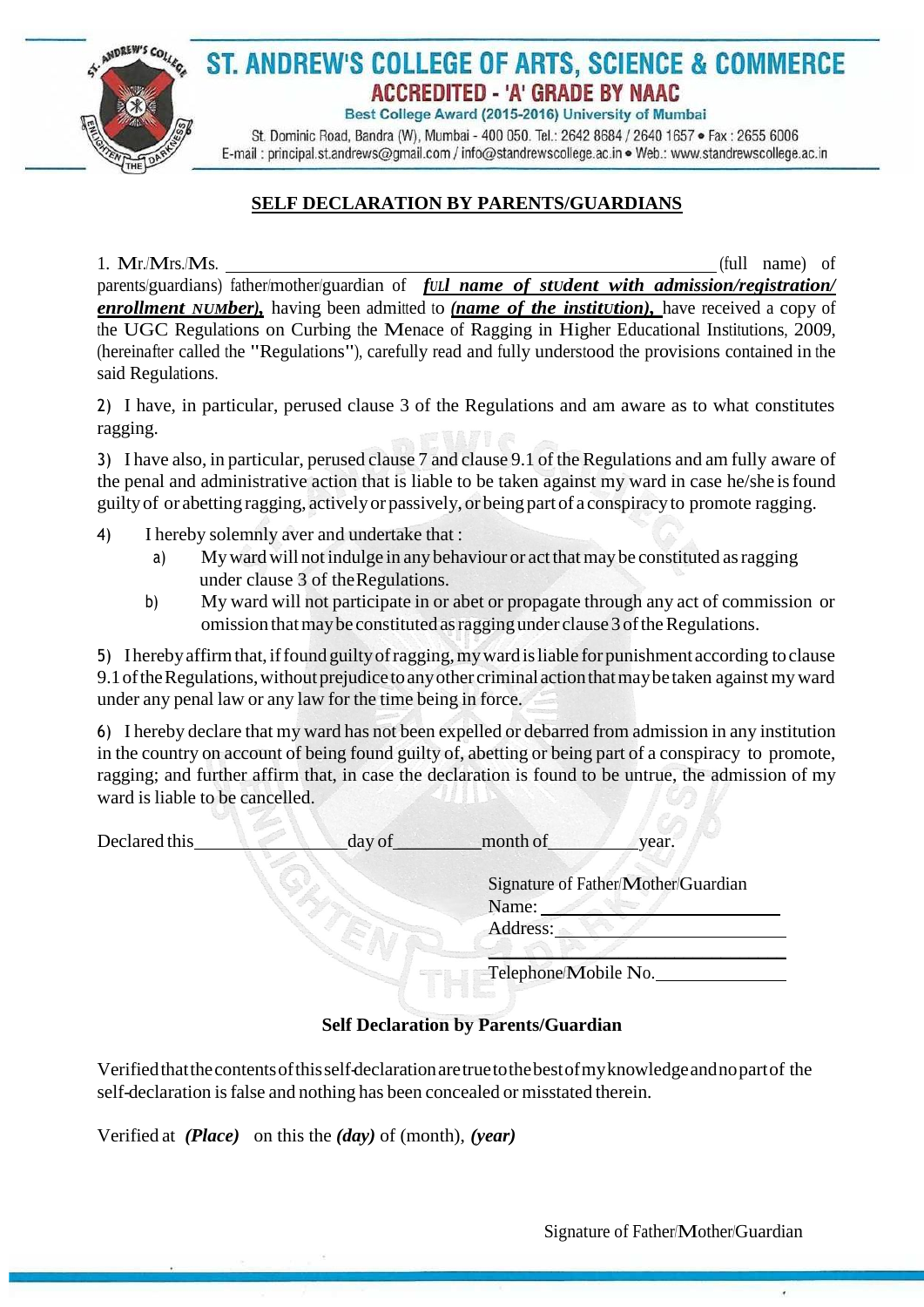

# ST. ANDREW'S COLLEGE OF ARTS, SCIENCE & COMMERCE **ACCREDITED - 'A' GRADE BY NAAC**

Best College Award (2015-2016) University of Mumbai

St. Dominic Road, Bandra (W), Mumbai - 400 050. Tel.: 2642 8684 / 2640 1657 · Fax: 2655 6006 E-mail: principal.st.andrews@gmail.com / info@standrewscollege.ac.in . Web.: www.standrewscollege.ac.in

### **SELF DECLARATION BYTHE STUDENT**

I full name of student with admission/registration/enrolment number) s/o d/o Sh. ,

having been admitted to name of the institution , have received a copy of the UGC Regulations onCurbing the Menance of Ragging in Higher Education Institutions, 2009, (hereinafter called the "Regulations") carefully read and fully understood the ;provisions contained in the said Regulations.

2) I have, in particular, perused clause 3 of the Regulations and am aware as to what constitutes ragging.

3) I have also, in particular, perused clause 7 and clause 9.1 of the Regulations and am fully awareof the penal and administrative action that is liable to be taken against me in case I am found guilty of or abettingragging,activelyorpassively,orbeingpartofaconspiracytopromoteragging.

4) I hereby solemnly aver and undertake that

a) I will not indulged in any behaviour or act that may be constituted as ragging under clause 3 of the regulations.

b) I will not participate in or abet or propagate through any act of commission or omission that may be constituted as ragging under clause 3 of the Regulations.

5) I hereby affirm that, if found guilty of ragging, I am liable for punishment according to clause 9.1 of the Regulations, without prejudice to any other criminal action that may be taken against me under any penal law or any law for the time being in force.

6) Iherebydeclare thatIhave notbeenexpelledordebarredfromadmissioninanyinstitution in the country on account of being found guilty of, abetting or being part of a conspiracy to promote, ragging; and further affirm that, in case the declaration is found to be untrue, I am aware that my admission is liable to be cancelled.

| Declared this | day of | month of | year. |  |
|---------------|--------|----------|-------|--|
|               |        |          |       |  |

Signature of Student

Name : Address:

 $\mathbb{Z}$  . A substitution of  $\mathbb{Z}$ Telephone/Mobile No.

### **SELF DECLARATION**

Verifiedthatthecontentsofthisselfdeclarationaretruetothebestofmyknowledgeandnopartof the declaration is false and nothing has been concealed or misstated therein.

Verified at *(place)* on this the *day* of *month , (year).*

Signature of student

ú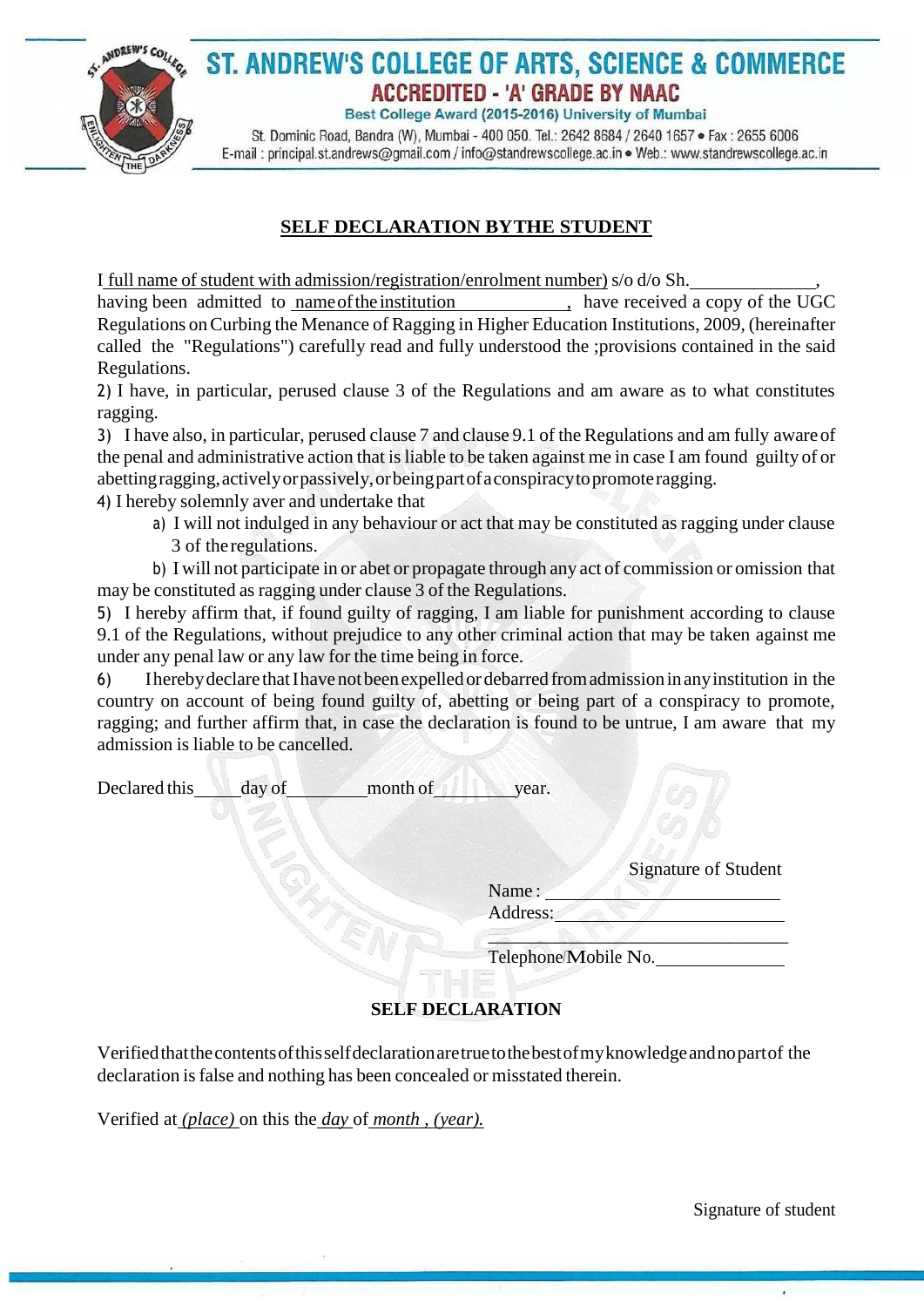

### **Clause -3 What constitutes Ragging : -**

Ragging constitutes one or any of the follows acts:-

Any conduct by any student or students whether by words spoken or written or by an act which has the effect of teasing, treating or handling with rudeness a fresher or any other student.

Indulging in rowdy or indisciplined activities by any student or students which causes or is likely to cause annoyance, hardship, physical or psychological harm or to raise fear or apprehension thereof in any fresher or any other student;

Asking any student to do any act which such student will not in the ordinary course do and which has the effect of causing or generating a sense of shame, or torment or embarrassment so as to adversely affect the physique or psyche of such fresher or any other student.

Any act by a senior student that prevents, disrupts or disturbs the regular academic activity of any other student or afresher;

Exploiting the services of a fresher or any other student for completing the academic tasks assigned to an individual or a group of students.

Any act of financial extortion or forceful expenditure burden put on a fresher or any other student by students;

Any act of physical abuse including all variants of it: sexual abuse, homosexual assaults, stripping, forcing obscene and lewd acts, gestures, causing bodily harm or any other danger to health or person; Any act or abuse by spoken words, emails, post, public insults which would also include deriving perverted pleasure, vicarious or sadistic thrill from actively or passively participating in the discomfiture to fresher or any other student;

Any act that affects the mental health and self-confidence of a fresher or any other student.

with or without an intent to derive a sadistic pleasure or showing off power, authority or superiority by a student over any fresher or any other student.

#### **Clause -7 Action to be taken by the Head of the institution: -**

On receipt of the recommendation of the Anti-Ragging Squad or on receipt of any information concerning any reported incident of ragging, the Head of Institution shall immediately determine if a case underthe penal lawsismade and ifso, either on his own orthrough amember oftheAnti- Ragging Committee authorized by him in this behalf, proceed to file a First Information Report (FIR), within twenty four hours of receipt of such information or recommendation, with the police and local authorities, under the appropriate penal provisions relating to one or more of the following, namely;

 $\lambda$ 

- i Abetment to ragging;
- ii Criminal conspiracy to rag;
- iii Unlawful assembly and rioting while ragging;
- iv Public nuisance created during ragging;
- v Violationofdecencyandmoralsthroughragging;
- vi Injury to body, causing hurt or grievous hurt;
- vii Wrongful restraint;
- viii Wrongful confinement;
- ix Use of criminal force;
- x Assaultaswellassexualoffencesorunnaturaloffences;
- xi Extortion;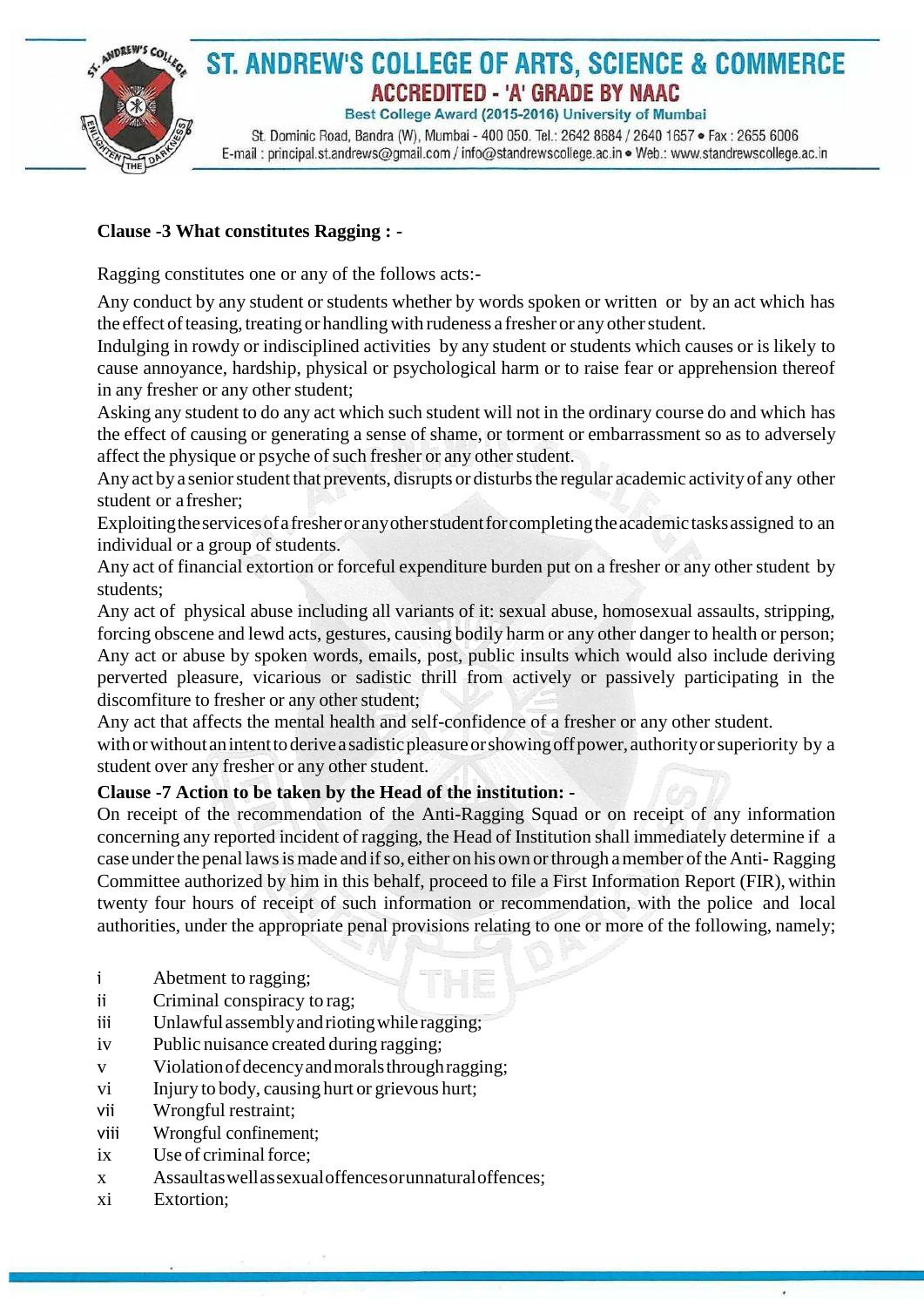

# ST. ANDREW'S COLLEGE OF ARTS, SCIENCE & COMMERCE **ACCREDITED - 'A' GRADE BY NAAC**

Best College Award (2015-2016) University of Mumbai

St. Dominic Road, Bandra (W), Mumbai - 400 050. Tel.: 2642 8684 / 2640 1657 · Fax: 2655 6006 E-mail: principal.st.andrews@gmail.com / info@standrewscollege.ac.in . Web.: www.standrewscollege.ac.in

- xii Criminal trespass;
- xiii Offences againstproperty;
- xiv Criminal intimidation;
- $xv.$  Attempts to commit any or all of the above mentioned offences against the victim(s);
- xvi. Threat to commit any or all of the above mentioned offences against the victim(s);
- xvii. Physical or psychological humilliation;
- xviii. All other offences following from the definition of "Ragging"

Provided that the Head of institution shall forthwith report the occurrence of the incident of ragging to the District Level Anti-Ragging Committee and the Nodal officer of the affiliating University, if the institution is an affiliated institution.

Provided further that the institution shall also continue with its own enquiry initiated under clause 9 of these Regulations and other measures without waiting for action on the part of the police/localauthoritiesandsuchremedialactionshallbeinitiatedandcompletedimmediatelyand in no case later than a period of seven days of the reported occurrence of the incident of ragging.

### **Clause -9 Administrative action in the event of ragging: -**

9.1 The institution shall punish a student found guilty of ragging after following the procedure and in the manner prescribed herein under:-

a) The Anti-Ragging Committee of the institution shall take an appropriate decision, in regard to punishment or otherwise, depending on the facts of each incident of ragging and nature and gravity oftheincident ofragging establishedintherecommendations oftheAnti-RaggingSquad.

b) The Anti-Ragging Committee may, depending on the nature and gravity of the guilt established by the Anti-Ragging Squad, award, to those found guilty, one or more of the following punishments, namely;

- i Suspension from attending classes and academic privileges.
- ii Withholding/withdrawing scholarship/fellowship and other benefits.
- iii Debarring from appearing in any test/examination or other evaluation process. iv Withholding results.
- v Debarringfromrepresentingtheinstitutioninanyregional,nationalorinternationalmeet, tournament, youth festival etc.
- vi Suspension/expulsion from thehostel.
- vii Cancellation of admission
- viii Rustication from the institution for period ranging from one to foursemesters.
- ix Expulsion from the institution and consequent debarring from admission to any other institution for a specified period.

ú

Provided that whether the persons committing or abetting the act of ragging are not identified, the institution shall resort to collective punishment.